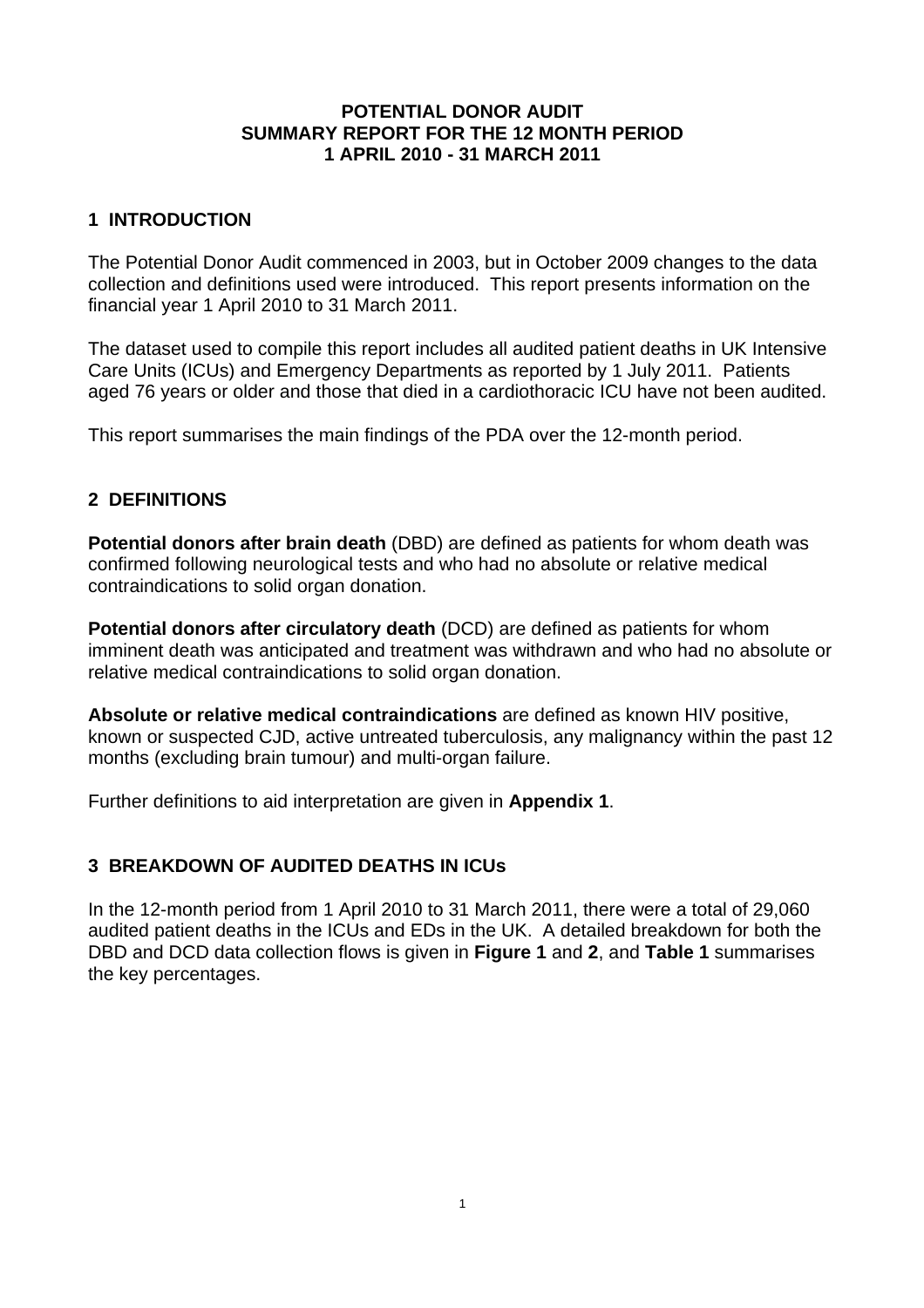



2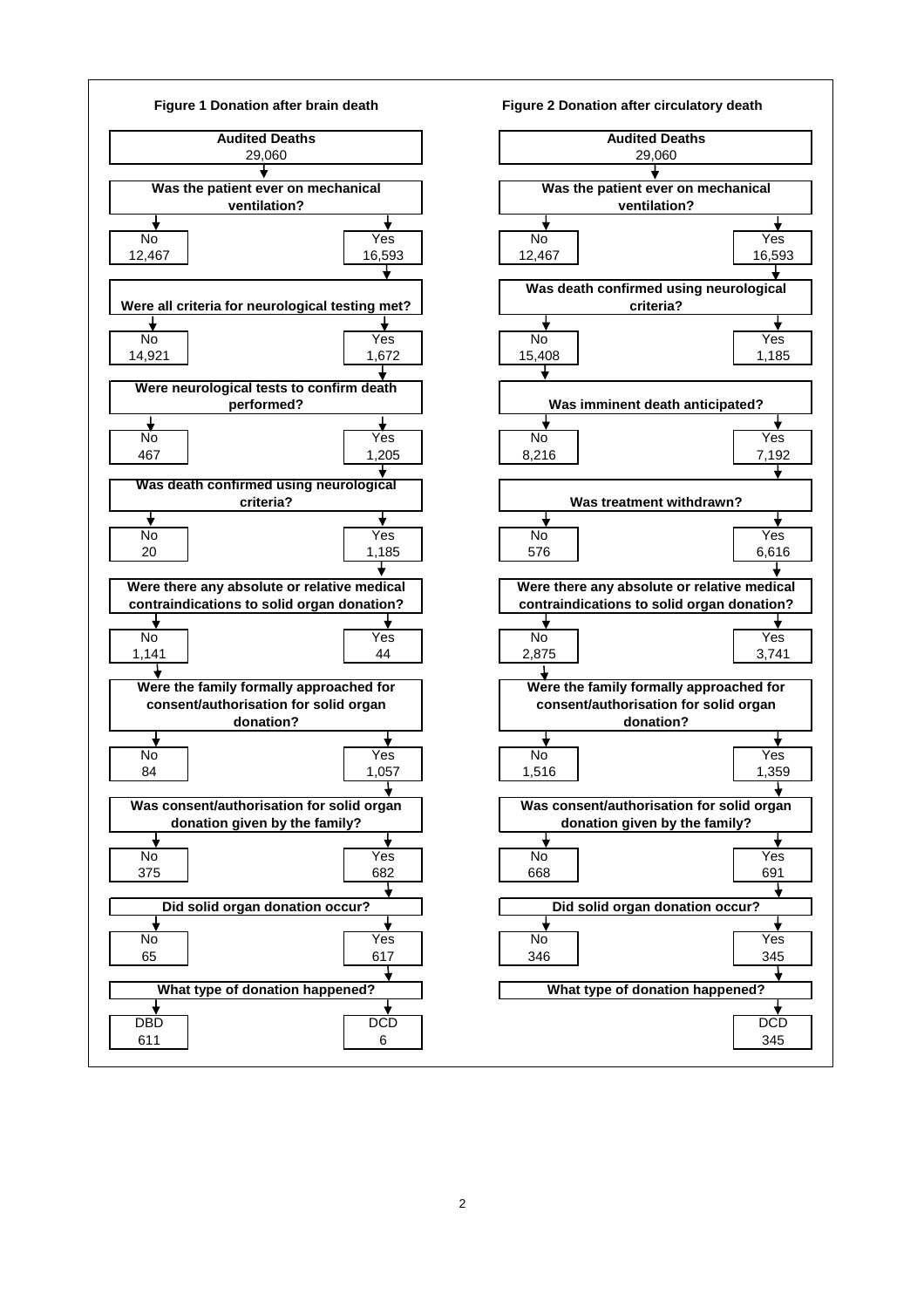#### **Table 1 Summary of data and key percentages**

|                                                                                           | <b>Potential DBD</b> |        | <b>Potential DCD</b> |        |
|-------------------------------------------------------------------------------------------|----------------------|--------|----------------------|--------|
|                                                                                           | N                    | %      | N                    | ℅      |
| Patients on mechanical ventilation at some point during<br>their stay in ICU              | 16,593               |        | 16,593               |        |
| Referral criteria met                                                                     | 1,672                |        | 7,192                |        |
| Referred to SN-OD (referral rate %)                                                       | 1,414                | (84.6) | 3,188                | (44.3) |
| Neurological death tested (testing rate %)                                                | 1,205                | (72.1) |                      |        |
| Potential donors                                                                          | 1,141                |        | 2,875                |        |
| Families who were approached for<br>consent/authorisation (approach rate %)               | 1,057                | (92.6) | 1,359                | (47.3) |
| Consent/authorisation given for solid organ donation<br>(consent/authorisation rate %)    | 682                  | (64.5) | 691                  | (50.8) |
| Actual solid organ donors (percentage of patients with<br>family consent/authorisation %) | 617                  | (90.5) | 345                  | (49.9) |
| Conversion rate %                                                                         |                      | 54.1   |                      | 12.0   |

#### **4 NEUROLOGICAL DEATH TESTING RATE**

The neurological death testing rate was 72% and is the percentage of patients for whom neurological death was suspected that were tested. To be defined as neurological death suspected, the patients were indicated to have met the following four criteria - apnoea, coma from known aetiology and unresponsive, ventilated and fixed pupils. Neurological death tests were not performed in 467 patients (28%) for whom neurological death was suspected. The primary reason given for not testing is shown in **Table 2**.

For 94 (20%) patients not tested, the reason given was the patient was haemodynamically unstable. Of these 94 patients, 78 (83%) had their blood pressure supported by fluids and/or inotropes. There was a clinical reason or it was the clinician's decision not to perform tests for 52 (11.1%) of patients.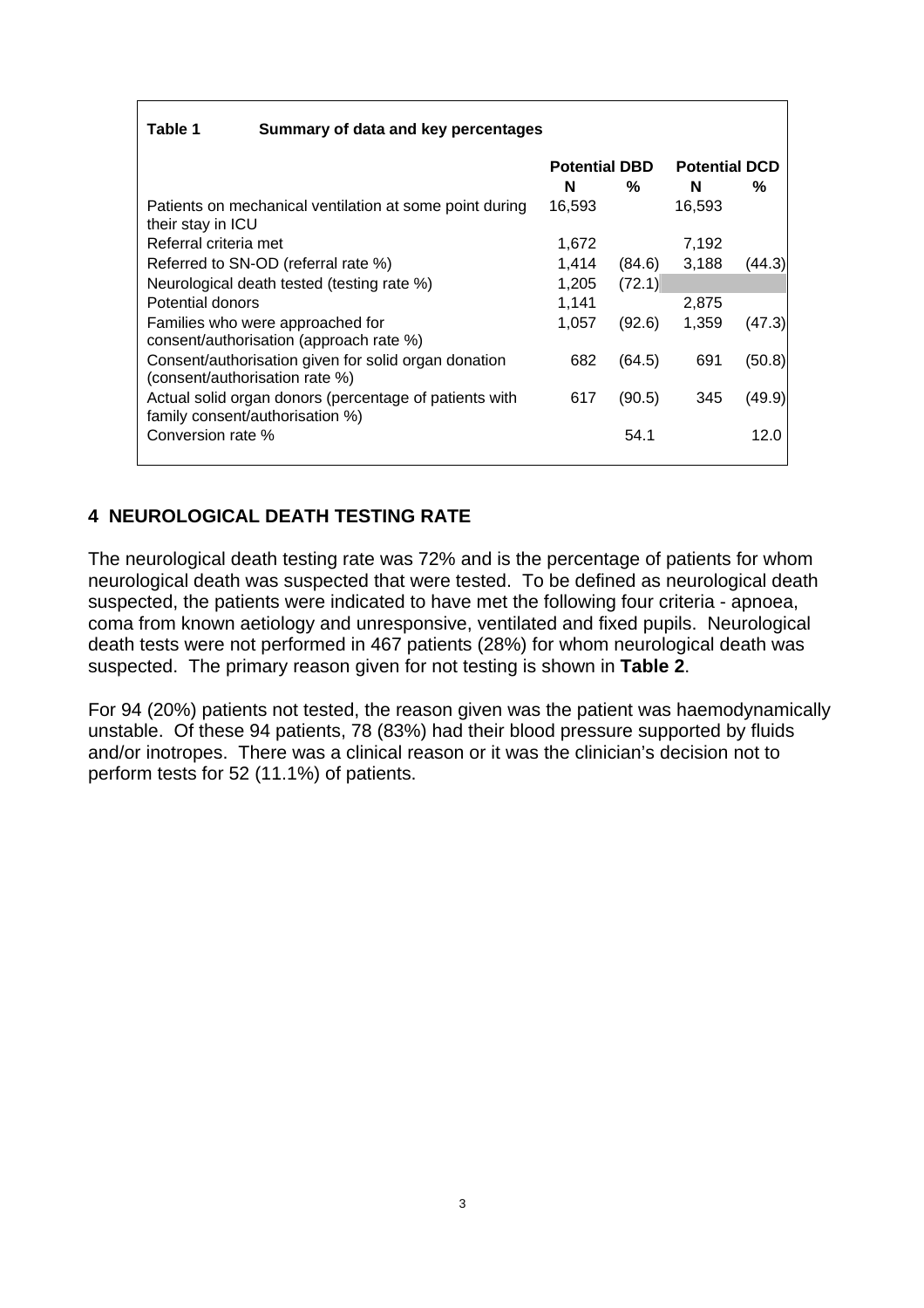| Reasons given for neurological death tests not being performed<br>Table 2 |     |       |  |  |
|---------------------------------------------------------------------------|-----|-------|--|--|
|                                                                           | N   | %     |  |  |
| Patient haemodynamically unstable                                         | 94  | 20.1  |  |  |
| Other                                                                     | 54  | 11.6  |  |  |
| Clinical reason/Clinician's decision                                      | 52  | 11.1  |  |  |
| Family declined donation                                                  | 45  | 9.6   |  |  |
| Cardiac arrest despite resuscitation                                      | 8.6 |       |  |  |
| Continuing effects of sedatives                                           | 39  | 8.4   |  |  |
| Unknown                                                                   | 37  | 7.9   |  |  |
| Treatment withdrawn                                                       | 31  | 6.6   |  |  |
| Biochemical/endocrine abnormality                                         | 15  | 3.2   |  |  |
| Inability to test all reflexes                                            | 12  | 2.6   |  |  |
| Medical contraindication to donation                                      | 11  | 2.4   |  |  |
| Family pressure not to test                                               | 10  | 2.1   |  |  |
| Neonates - Less than 2 months post term                                   | 9   | 1.9   |  |  |
| Coordinator advised that donor not suitable                               | 9   | 1.9   |  |  |
| Brain stem reflexes returned                                              | 5   | 1.1   |  |  |
| Pressure on ICU beds                                                      | 4   | 0.9   |  |  |
| <b>Total</b>                                                              | 467 | 100.0 |  |  |

#### **5 REFERRAL RATE**

Г

A patient who meets the four criteria for neurological death tests or for whom imminent death is anticipated, i.e. a clinical decision to withdraw treatment has been made and the patient is ventilated, should be referred to a Specialist Nurse - Organ Donation (SN-OD). The DBD referral rate was 85% and the DCD referral rate was 44%. **Table 3** shows the reasons given why such patients were not referred. One patient can meet the referral criteria for both DBD and DCD and therefore some patients may be counted in both columns.

Of the patients who met the referral criteria and were not referred, the reason given for 30% of DBD and 32% of DCD was because the patient was not identified as a potential donor or organ donation was not considered. The reason given for 34% of DCD was medical contraindications.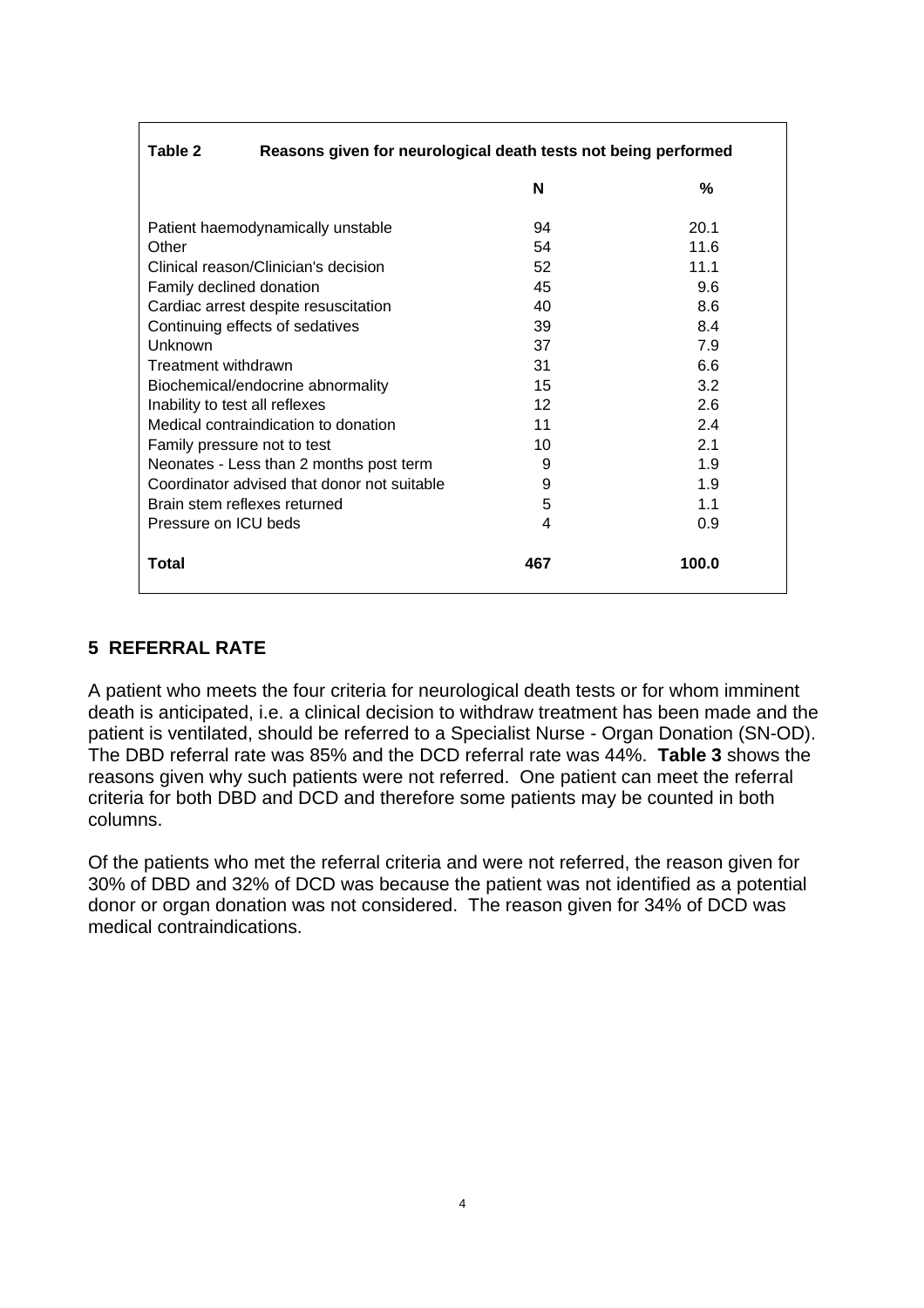| Table 3<br>Reasons given why patient not referred                    |                |       |            |       |
|----------------------------------------------------------------------|----------------|-------|------------|-------|
|                                                                      | <b>DBD</b>     |       | <b>DCD</b> |       |
|                                                                      | N              | %     | N          | ℅     |
| Not identified as a potential donor/organ donation not<br>considered | 78             | 30.2  | 1,279      | 31.9  |
| Other                                                                | 52             | 20.2  | 477        | 11.9  |
| Family declined donation prior to neurological testing               | 35             | 13.6  | 21         | 0.5   |
| Family declined donation after neurological testing                  | 24             | 9.3   |            |       |
| Neurological death not confirmed                                     | 21             | 8.1   | 8          | 0.2   |
| Medical contraindications                                            | 14             | 5.4   | 1,375      | 34.3  |
| Thought to be medically unsuitable                                   | 12             | 4.7   | 585        | 14.6  |
| Family declined donation following decision to withdraw<br>treatment | 10             | 3.9   | 107        | 2.7   |
| Reluctance to approach family                                        | 4              | 1.6   | 23         | 0.6   |
| Non-heartbeating donation not supported by ICU                       | 3              | 1.2   | 80         | 2.0   |
| Coroner/Procurator Fiscal Reason                                     | 2              | 0.8   | 6          | 0.1   |
| Pressure on ICU beds                                                 | $\overline{2}$ | 0.8   | 11         | 0.3   |
| Thought to be outside age criteria                                   | 1              | 0.4   | 32         | 0.8   |
| <b>Total</b>                                                         | 258            | 100.0 | 4,004      | 100.0 |

## **6 APPROACH RATE**

Families of potential donors were approached in 93% and 47% of DBD and DCD cases, respectively. The information in **Table 4** shows the reasons given why the family were not approached.

For potential DBD, in 36% of cases the reason stated was the Coroner or Procurator Fiscal refused permission, whereas this reason only accounted for 2% of the potential DCD families not approached.

For potential DCD, in 964 (64%) cases the reason stated was 'other'. Investigating the text provided has shown that of the 964 cases where other was chosen, the text indicated that the patient was not identified as a potential donor or donation was not considered in 410 (43%) cases. The families of 18% of potential DCD were not approached because of the patient's general medical condition.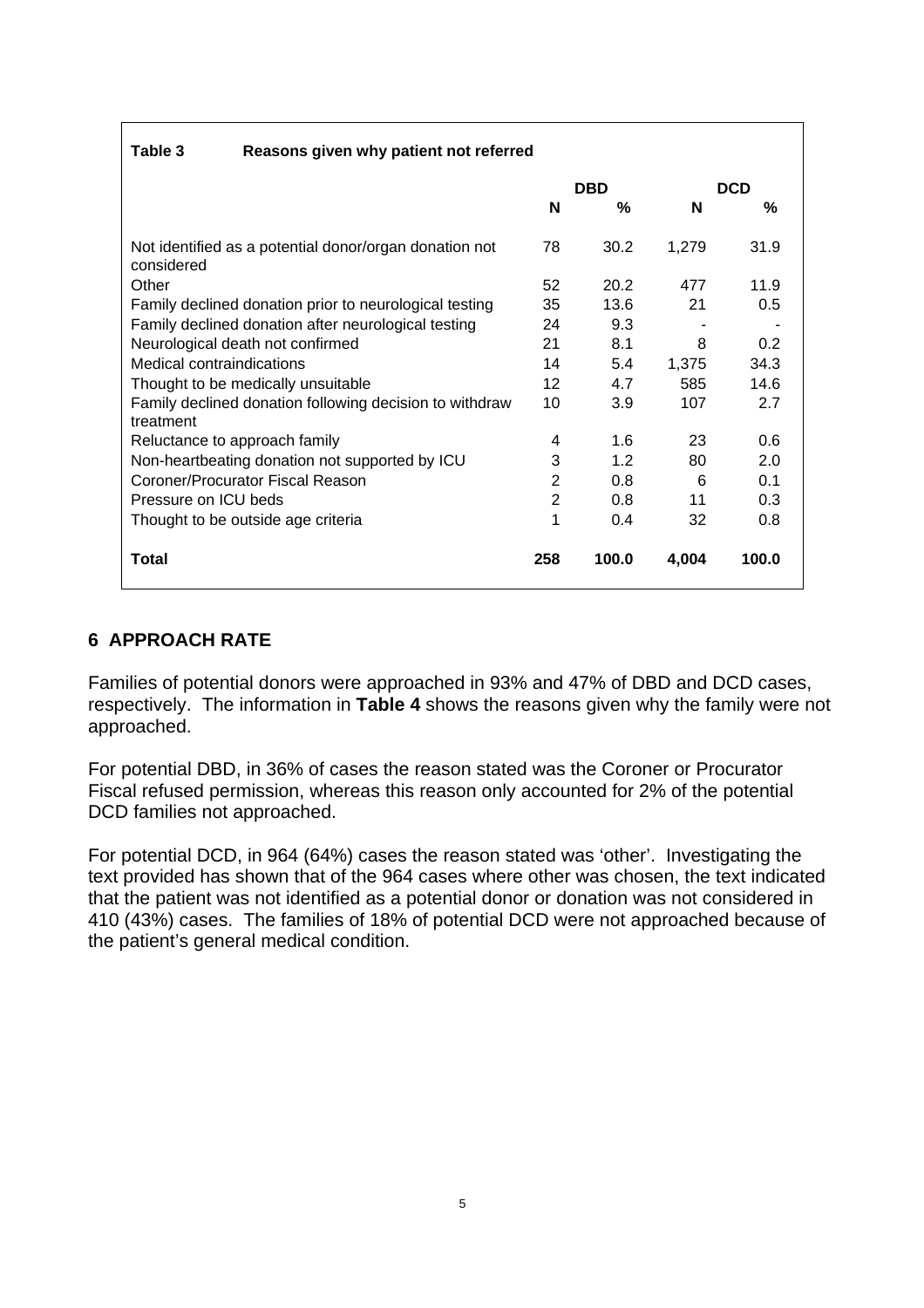| Table 4<br>Reasons given why family not formally approached                       |                |       |       |            |  |
|-----------------------------------------------------------------------------------|----------------|-------|-------|------------|--|
|                                                                                   | <b>DBD</b>     |       |       | <b>DCD</b> |  |
|                                                                                   | N              | %     | N     | %          |  |
| Coroner/Procurator Fiscal refused permission                                      | 30             | 35.7  | 22    | 1.5        |  |
| Other                                                                             | 19             | 22.6  | 964   | 63.6       |  |
| Family stated that they would not consent before they<br>were formally approached | 17             | 20.2  | 30    | 2.0        |  |
| Patient's general medical condition                                               | 7              | 8.3   | 265   | 17.5       |  |
| Family untraceable                                                                | 6              | 7.1   | 22    | 1.5        |  |
| Family considered too upset to approach                                           | 3              | 3.6   | 39    | 2.6        |  |
| Other medical reason                                                              | $\overline{2}$ | 2.4   | 111   | 7.3        |  |
| Resource failure                                                                  |                |       | 14    | 0.9        |  |
| Patient outside age criteria                                                      |                |       | 49    | 3.2        |  |
| Total                                                                             | 84             | 100.0 | 1,516 | 100.0      |  |

# **7 OVERALL CONSENT/AUTHORISATION RATE**

The consent/authorisation rate is based on potential donors, whose family were formally approached for consent to/authorisation for donation. The consent/authorisation rate is the proportion of these families who consented to/authorised solid organ donation.

During the financial year, the DBD consent/authorisation rate was 65% and the 95% confidence limits for this percentage are 62% - 68%. The DCD consent/authorisation rate was 51% and the 95% confidence limits for this percentage are 48% - 54%.

When a patient is known to have expressed a wish to donate, for example they were registered on the Organ Donor Register, carried a donor card or expressed a wish to donate verbally or in writing, the DBD consent/authorisation rate was 94% compared to 50% when a patient hadn't expressed a wish to donate. For DCD, the rates were 80% compared with 39%.

When a SN-OD was involved in the approach to the family the DBD consent/authorisation rate was 72% compared with 50% when the SN-OD was not involved. Similarly, for DCD the rate was 68% compared with 31% when the SN-OD was not involved.

The reasons why the family did not give consent/authorisation are shown in **Table 5**. The main reason that families of potential DBD patients gave for no consent/authorisation was because the patient had stated in the past that they did not wish to be a donor (16%). The main reason that families of potential DCD patients gave for no consent/authorisation was because the family were not sure whether the patient would have agreed to donation  $(17\%)$ .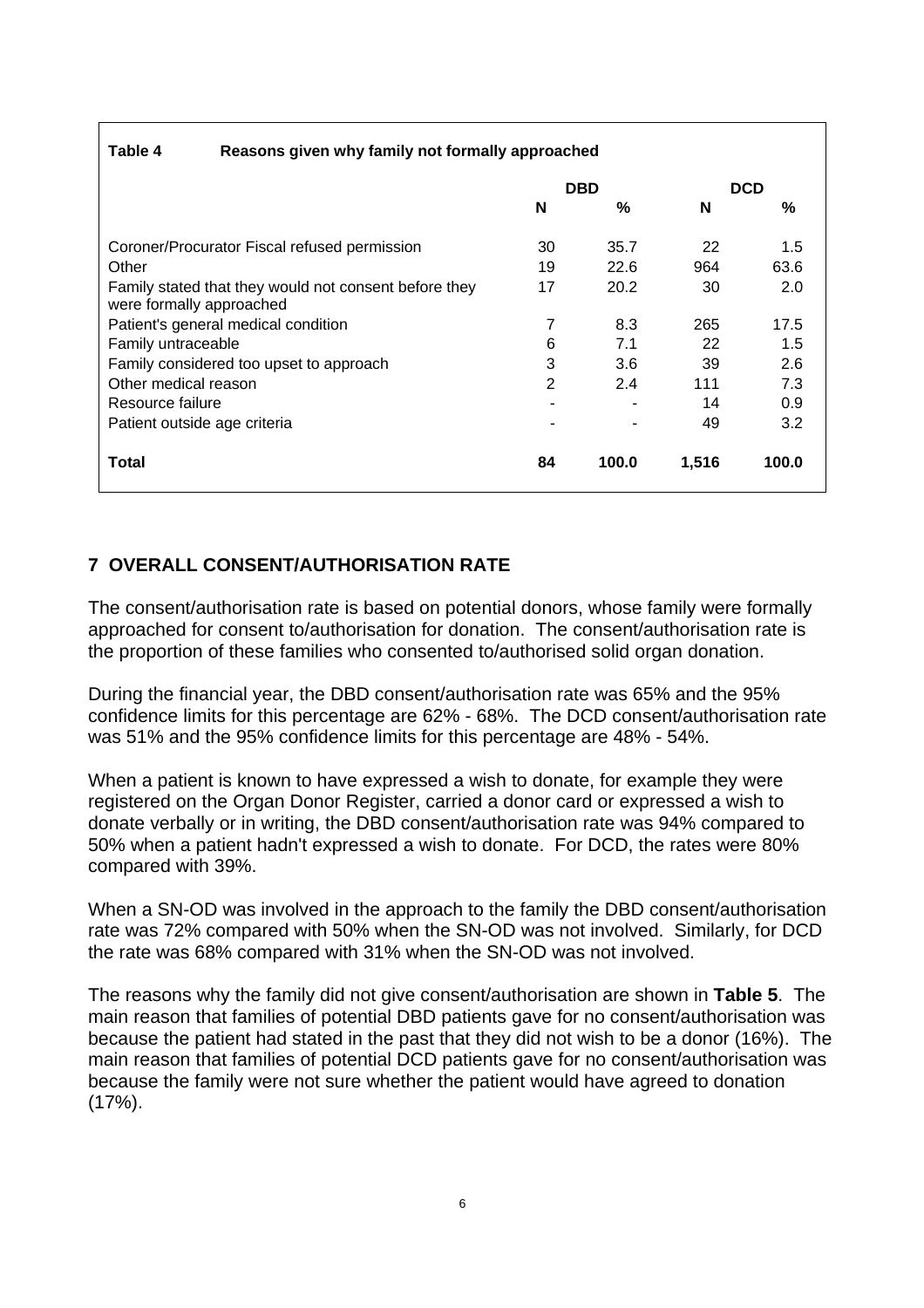| Table 5<br>Reasons given why family did not give consent                                      |                |            |     |            |  |
|-----------------------------------------------------------------------------------------------|----------------|------------|-----|------------|--|
|                                                                                               |                | <b>DBD</b> |     | <b>DCD</b> |  |
|                                                                                               | N              | %          | N   | %          |  |
| Patient had stated in the past that they did not wish to<br>be a donor                        | 61             | 16.3       | 101 | 15.1       |  |
| Family were not sure whether the patient would have<br>agreed to donation                     | 51             | 13.6       | 114 | 17.1       |  |
| Family did not want surgery to the body                                                       | 45             | 12.0       | 27  | 4.0        |  |
| Strong refusal - probing not appropriate                                                      | 43             | 11.5       | 73  | 10.9       |  |
| Other                                                                                         | 39             | 10.4       | 94  | 14.1       |  |
| Family felt it was against their religious/cultural beliefs                                   |                | 7.7        | 19  | 2.8        |  |
| Family did not believe in donation                                                            |                | 5.6        | 56  | 8.4        |  |
| Family were divided over the decision                                                         |                | 5.1        | 45  | 6.7        |  |
| Family felt the patient had suffered enough                                                   |                | 5.1        | 39  | 5.8        |  |
| Family felt the body needs to be buried whole<br>(unrelated to religious or cultural reasons) |                | 4.5        | 12  | 1.8        |  |
| Family had difficulty understanding/accepting<br>neurological testing                         | 10             | 2.7        |     |            |  |
| Family felt the length of time for donation process was<br>too long                           | 10             | 2.7        | 75  | 11.2       |  |
| Family wanted to stay with the patient after death                                            | 4              | 1.1        | 4   | 0.6        |  |
| Family concerned that other people may disapprove/be<br>offended                              | 3              | 0.8        | 1   | 0.1        |  |
| Family concerned that organs may not be transplanted                                          | $\overline{2}$ | 0.5        | 6   | 0.9        |  |
| Families concerned about organ allocation                                                     | 1              | 0.3        | 2   | 0.3        |  |
| Family concerned donation may delay the funeral                                               | 1              | 0.3        |     |            |  |
| <b>Total</b>                                                                                  | 375            | 100.0      | 668 | 100.0      |  |

## **8 MONTHLY VARIATION IN THE CONSENT/AUTHORISATION RATE**

Monthly consent/authorisation rates are shown in **Figure 3**. From this figure it is apparent that over the financial year there is no clear monthly pattern. The DBD consent/authorisation rate was highest in January 2011 (75%) and lowest in October 2010 (58%), whereas the DCD consent/authorisation rate was highest in November 2010 (55%) and lowest in September 2010 (46%). The differences in the monthly consent/authorisation rates from 1 April 2010 to 31 March 2011 are not statistically significant for either DBD or DCD, p=0.8 and p=0.99, respectively.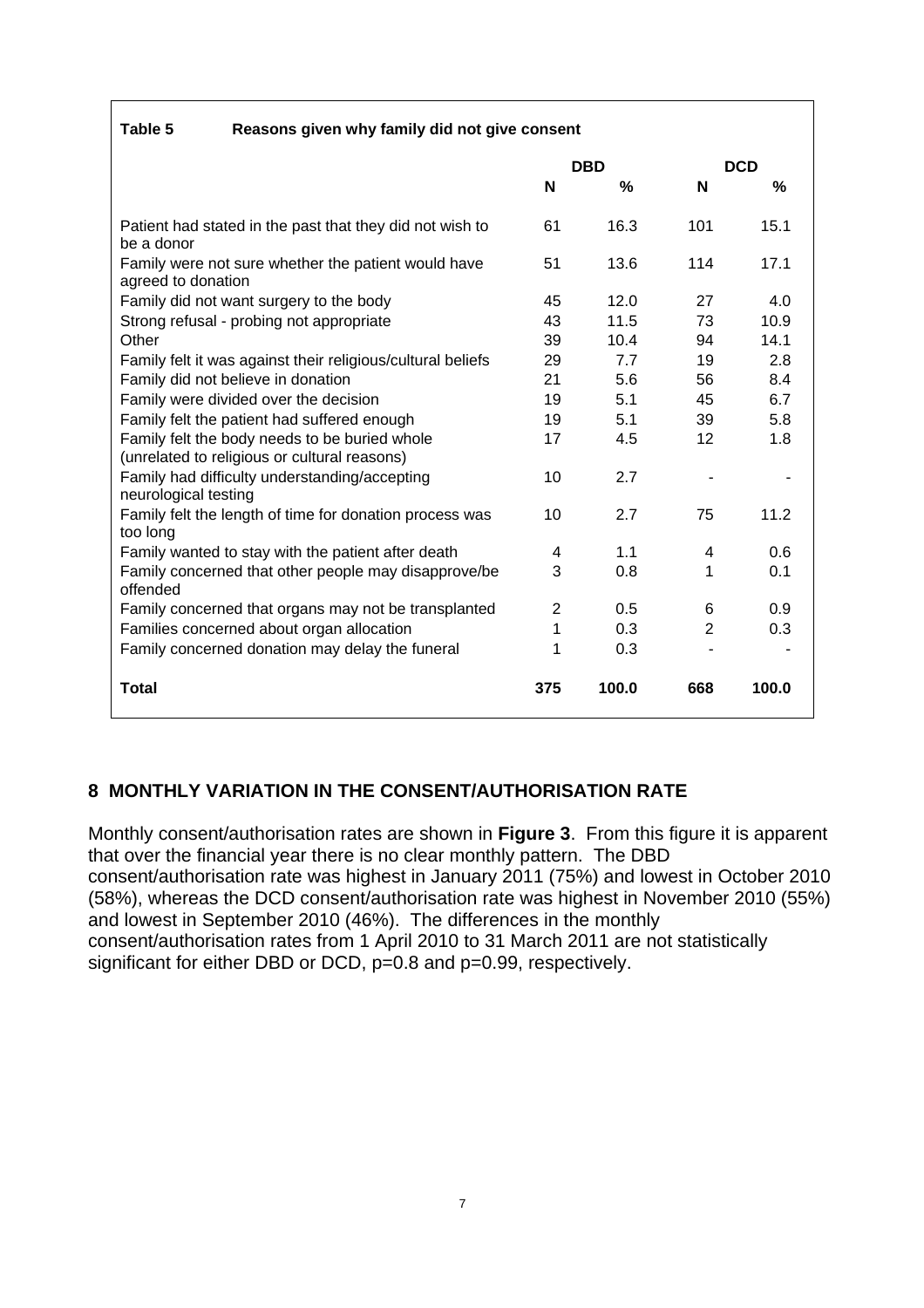

**Figure 3 Month-to-month variation in consent/authorisation rate** 

### **9 EFFECT OF DEMOGRAPHIC VARIABLES ON THE CONSENT/AUTHORISATION RATE**

The consent/authorisation rate for the 529 male potential DBD was 67% and the consent/authorisation rate for the 528 female potential DBD was 62%. The difference is not statistically significant, p=0.1. For the 795 male potential DCD the consent/authorisation rate was 54% and for the 564 female potential DCD was 46%. This difference is statistically significant, p=0.002.

Age is represented by a categorical variable with intervals 0-17, 18-24, 25-34, 35-49, 50- 59 and 60+ years. The consent/authorisation rates for the six age groups (for the 1,057 potential DBD and 1,359 potential DCD whose families were approached) are illustrated in **Figure 4**. The highest consent/authorisation rate for potential DBD occurred in the 35-49 age group (66%) and for potential DCD in the 60+ age group (53%). The lowest consent/authorisation rate for potential DBD was in the 0-17 age group (56%). The lowest consent/authorisation rate for potential DCD was in the 0-17 age group (31%). The differences in consent/authorisation rate across the six age groups for DBD are not statistically significant and for DCD are not statistically significant,  $p=0.7$  and  $p=0.08$  for DBD and DCD respectively.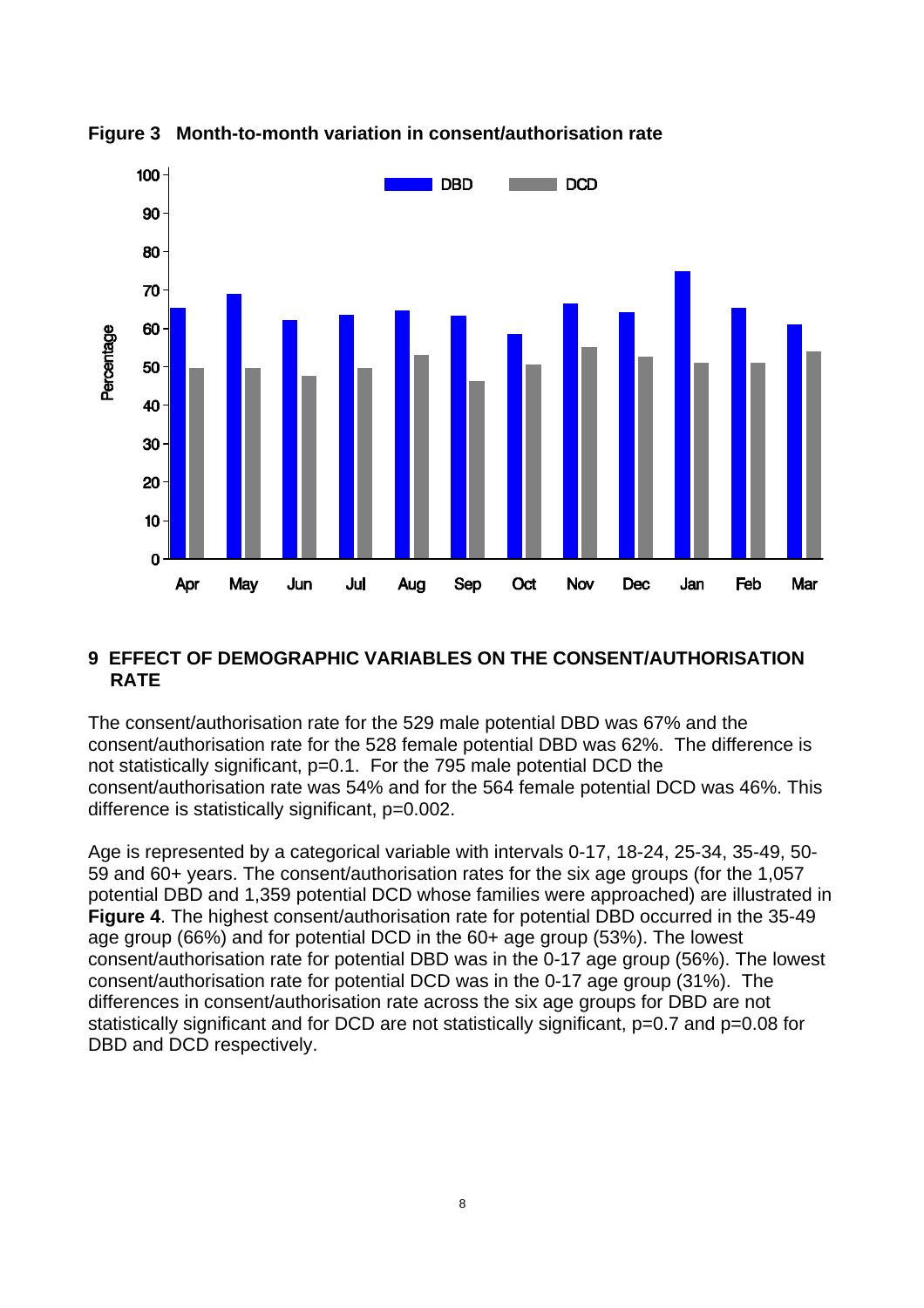

**Figure 4 Age variation in consent/authorisation rate** 

To conduct a meaningful analysis, ethnicity has been split into white and known non-white groups and the rates are shown in **Figure 5**. For potential DBD, the consent/authorisation rates (for the 1,033 potential donors out of 1,057 for whom ethnicity was recorded) were 71% for white potential donors and 23% for known non-white potential donors. The 95% confidence limits for DBD consent/authorisation rates are 68% - 74% for white potential donors and 16% - 30% for known non-white potential donors.

For potential DCD, the consent/authorisation rates (for the 1,283 potential donors out of 1,359 for whom ethnicity was recorded) were 54% for white potential DCD and 30% for known non-white potential DCD. The 95% confidence limits for DCD consent/authorisation rates are 51% - 57% for white potential donors and 20% - 40% for known non-white potential donors.

The difference between consent/authorisation rates for white and known non-white DBD potential donors is statistically significant, p<.0001. The difference between consent/authorisation rates for white and known non-white DCD potential donors is statistically significant, p<,0001. The ethnicity effect remains highly significant after allowing for age, sex and month of death.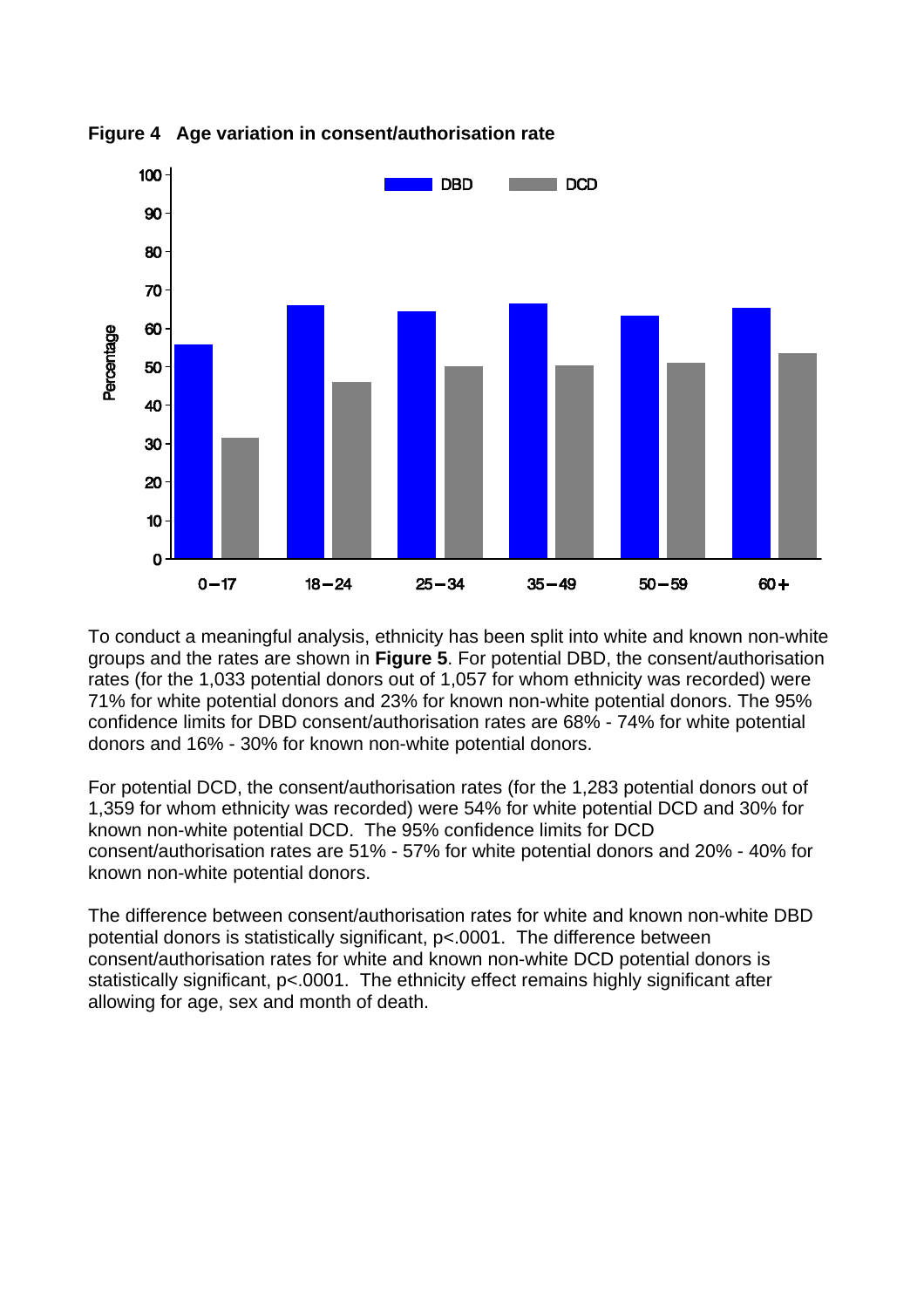#### **Figure 5 Ethnic group variation in consent/authorisation rate**



## **10 SOLID ORGAN DONATION**

**r** 

Of the potential donors whose family consented to/authorised donation 91% of the potential DBD and 50% of the potential DCD went on to become actual solid organ donors. **Table 6** shows the reasons why consented/authorised potential donors did not become actual solid organ donors.

| Table 6<br>Reasons why solid organ donation did not happen   |            |       |            |       |
|--------------------------------------------------------------|------------|-------|------------|-------|
|                                                              | <b>DBD</b> |       | <b>DCD</b> |       |
|                                                              | N          | %     | N          | %     |
| Organs deemed medically unsuitable by recipient<br>centres   | 16         | 24.6  | 74         | 21.4  |
| Coroner/ Procurator Fiscal refusal                           | 11         | 16.9  | 5          | 1.4   |
| Other                                                        | 11         | 16.9  | 35         | 10.1  |
| Organs deemed medically unsuitable on surgical<br>inspection | 9          | 13.8  | 15         | 4.3   |
| Cardiac arrest                                               | 8          | 12.3  | 1          | 0.3   |
| Positive virology                                            | 5          | 7.7   | 6          | 1.7   |
| Family changed mind                                          | 4          | 6.2   | 17         | 4.9   |
| General instability                                          | 1          | 1.5   | 13         | 3.8   |
| Prolonged time to asystole                                   |            |       | 170        | 49.1  |
| Logistic reasons                                             |            | ۰.    | 2          | 0.6   |
| Family placed conditions on donation                         |            |       | 2          | 0.6   |
| Retrieval team not available                                 |            |       | 6          | 1.7   |
| Total                                                        | 65         | 100.0 | 346        | 100.0 |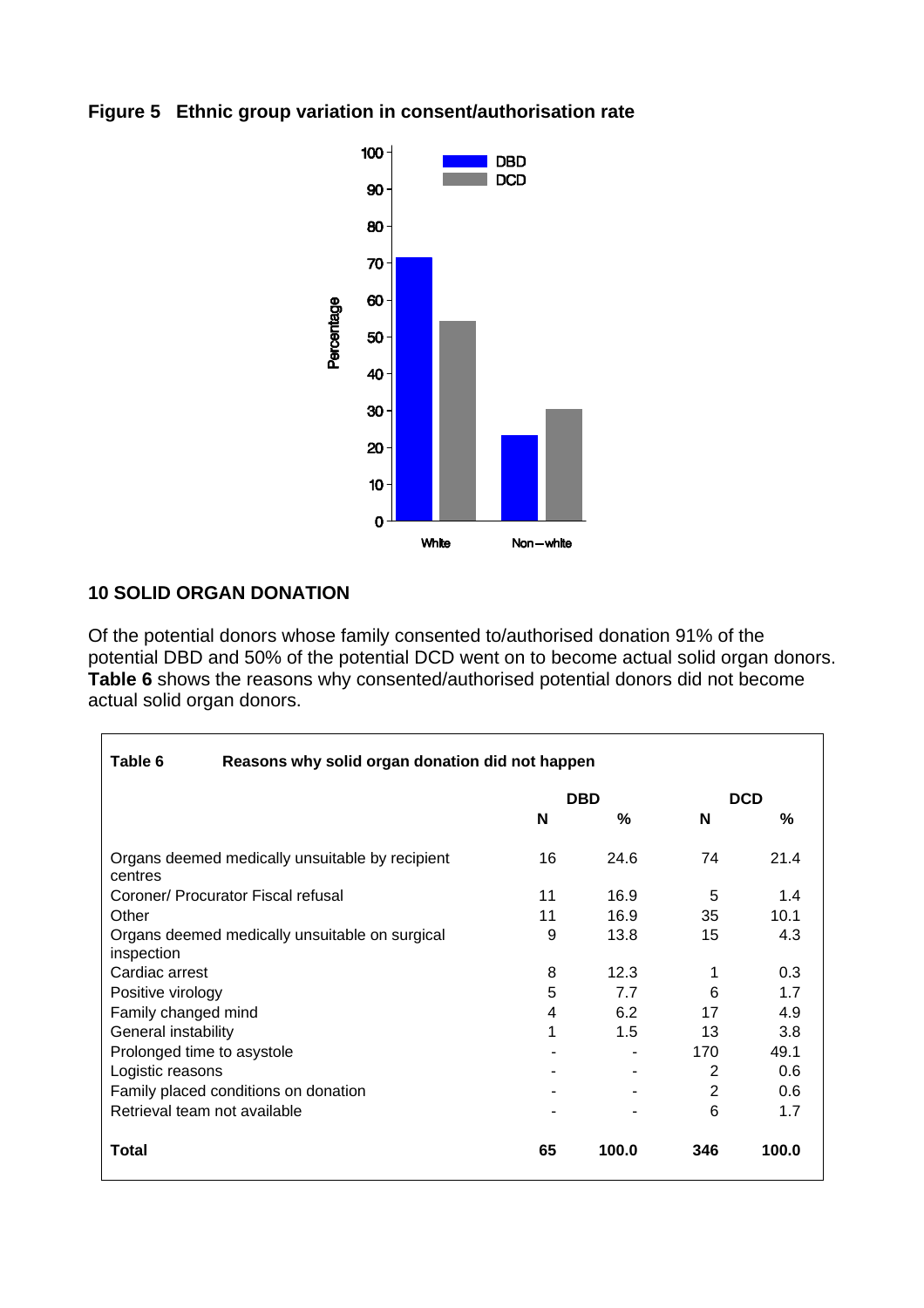For consented/authorised potential DBD the main reason (25%) given for solid organ donation not proceeding was the organs were deemed medically unsuitable by the recipient centres, which was also the reason for 21% of potential DCD.

The main reason given for consented/authorised potential DCD not proceeding to become a solid organ donor was prolonged time to asystole (49%).

#### **11 SUMMARY**

In the year 1 April 2010 to 31 March 2011, there were 29,060 deaths audited for the PDA. Of these deaths, 1,672 and 7,192 patients met the referral criteria for DBD and DCD, respectively and 85% and 44% were referred to a SN-OD.

Of the 1,672 patients for whom neurological death was suspected, 72% were tested and there were 1,141 and 2,875 potential DBD and DCD, respectively. Families of these potential DBD and DCD were approached for consent to/authorisation for donation in 93% and 47%, respectively.

Of the families approached, 65% and 51% consented to/authorised DBD and DCD donation. Of these, 91% and 50%, respectively, became actual solid organ donors.

There was no statistically significant difference in the consent/authorisation rates across the different age groups for DBD or DCD. The difference in the consent rates for male and female patients was not statistically significant for DBD, however it was statistically significant for DCD. There was a statistically significant difference in both the DBD and DCD consent/authorisation rate between white and non-white patients and this affect remains after adjusting for patient age, sex and month of patient death.

**Claire Counter and Cara Murphy July 2011 NHS Blood and Transplant**